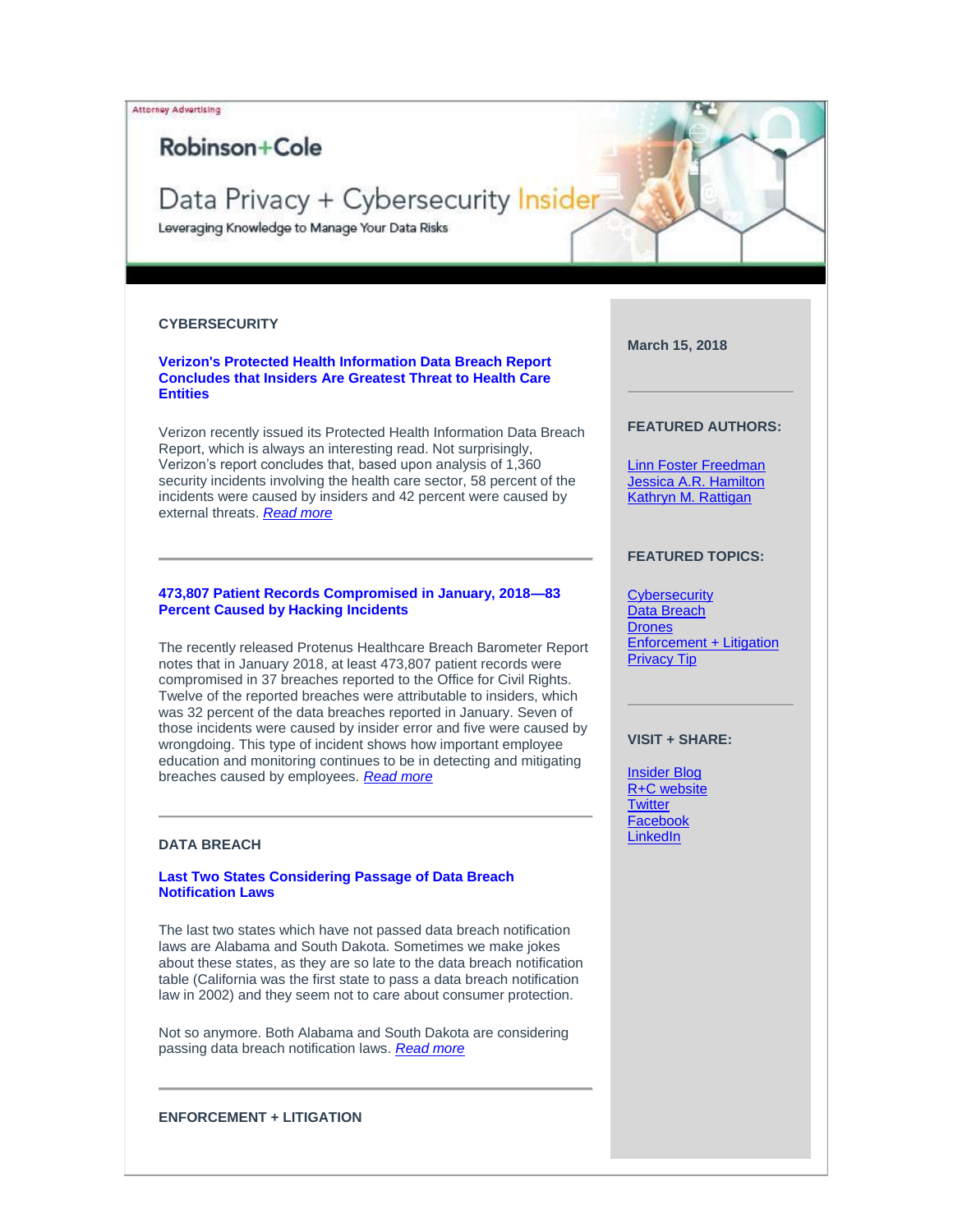## **[Flying with Your Data—ACLU Sues the TSA Over Domestic](https://protect-us.mimecast.com/s/kwgHCVOWD9F1YWWIKqv8O?domain=t2806904.omkt.co)  [Electronic Device Searches](https://protect-us.mimecast.com/s/c1ngCW61ERfvVMMi5HQQf?domain=t2806904.omkt.co)**

If you've flown domestically in the last year, you know the drill. Take off your jacket, belt, and shoes and place them in a bin. Remove your quart-sized bag of 3.4 oz liquids and place them on top. Pull out your laptop, iPad, e-reader, gaming device, and any other electronic device larger than a cell phone, and place them in another bin. Shuffle through the full body scanner while keeping an eye on your belongings, then pack everything back up before heading to your flight. But what about all the data on your electronic devices—is that subject to a search? *[Read more](https://protect-us.mimecast.com/s/Do9yCXDPGRf3W88FOpRXS?domain=t2806904.omkt.co)*

## **[Facebook Can't Shake Illinois Biometric Proposed Class Action](https://protect-us.mimecast.com/s/xzxQCYEZJRfPwnnTJMMQB?domain=t2806904.omkt.co)  [Case](https://protect-us.mimecast.com/s/xzxQCYEZJRfPwnnTJMMQB?domain=t2806904.omkt.co)**

We have previously reported on Facebook's fight against a proposed class action case alleging violation of the Illinois Biometric Information Privacy Act (BIPA). Facebook continues to fight the allegation that its collection and storage of users' and non-users' facial scans through the use of facial recognition technology violates BIPA, and has filed a Motion to Dismiss the case which is pending in California (after it was successful in having the case transferred to California from Illinois). *[Read more](https://protect-us.mimecast.com/s/Fq3TCZ6gKRfy0kkhLI3Fc?domain=t2806904.omkt.co)*

## <span id="page-1-0"></span>**DRONES**

## **[Massive Adoption of Drones; Safety Still Top Concern for](https://protect-us.mimecast.com/s/VXhLC1wMoDHKlPPsgpG0k?domain=t2806904.omkt.co)  [Officials](https://protect-us.mimecast.com/s/VXhLC1wMoDHKlPPsgpG0k?domain=t2806904.omkt.co)**

At the Association for Unmanned Vehicle Systems International (AUVSI) and Federal Aviation Administration (FAA) co-hosted Unmanned Aerial Systems (UAS or drones) Symposium in Baltimore, Maryland last week, all speakers agreed on one thing: safety is the primary concern. *[Read more](https://protect-us.mimecast.com/s/fyAhC2kXpECAgBBcRJQbe?domain=t2806904.omkt.co)*

### **[FAA Plans to Bring LAANC to 500 More Airports by Next Month](https://protect-us.mimecast.com/s/qdi4C313qGhVOyySNOKxd?domain=t2806904.omkt.co)**

On March 6, 2018, the Federal Aviation Administration (FAA) announced the nationwide expansion of its Low Altitude Authorization and Notification Capability (LAANC) to 500 more airports, and include 300 air traffic control facilities as well as open up 78,000 miles of previously restricted airspace to commercial drone flights. Under FAA Part 107 drone regulations, operators must secure approval from the FAA to operate in any airspace controlled by an air traffic facility. *[Read more](https://protect-us.mimecast.com/s/EAeFC4x2rJiGqDDsmX0FF?domain=t2806904.omkt.co)*

## **[JHUISI Creates New Way to Protect Drones from Cyber-Attacks](https://protect-us.mimecast.com/s/d-j5C5yMvguO2XXuZuKvD?domain=t2806904.omkt.co)**

OnBoard Security, a Wilmington, Massachusetts-based security provider, announced last week that graduate students from Johns Hopkins University Information Security Institute (JHUISI) have successfully implemented a secured type of sense-and-avoid (SAA) technology for drones to prevent mid-air collisions, which is not as